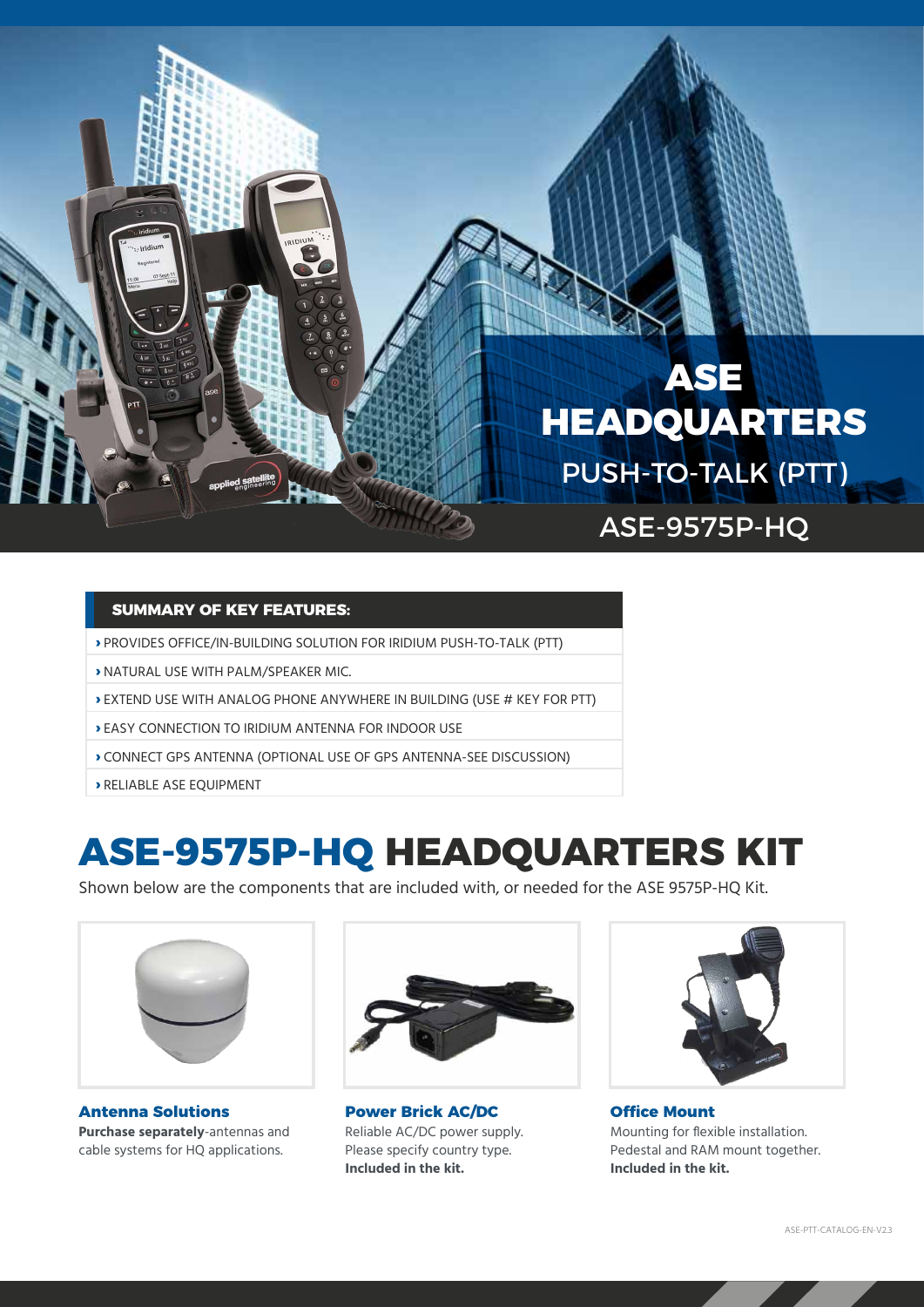



| <b>ASE-9575P-HQ</b>        |                             |                     |
|----------------------------|-----------------------------|---------------------|
| Voltage                    | 10-32 VDC                   | Cable or DC Adapter |
| Power                      | 12 Watts                    | <b>Active Peak</b>  |
| Antenna Connections        | Iridium TNC-F               | GPS SMA-F           |
| <b>Operating Temp</b>      | $-10$ to 55 C               |                     |
| <b>Dimensions</b>          | $13 \times 6 \times 4.5$ in | 33 x 15 x 11.5 cm   |
| Weight                     | $3.5$ lbs                   | $1.6$ kg            |
| Shipping Weight            | $6.0$ lbs                   | 2.7 kg              |
| <b>Shipping Dimensions</b> | $16 \times 14 \times 8$ in  | 41 x 36 x 20 cm     |

# **IRIDIUM 9575 PTT/VOICE HEADQUARTERS DOCKING STATION**

#### **ADDITIONAL FEATURES/COMPONENTS**



#### **Easy Office Integration**

- **›** Use with Office Phones
- **›** Pound (#) acts as the PTT button
- **›** Run long distances into buildings easily



**PTT Ecosystem** Integrate easily with:

**›** ASE vehicle solutions

- **›** ASE portable solutions
- **›** ASE interoperability solutions



**Antennas go the Distance**

- **›** Passive antennas up to 20 meters
- **›** Active antennas up to 105 meters
- **›** Antennas not included- purchase separately.

San Diego, CA: +1 858-551-3894 Scottsdale, AZ: +1 480-443-1424

www.blueskynetwork.com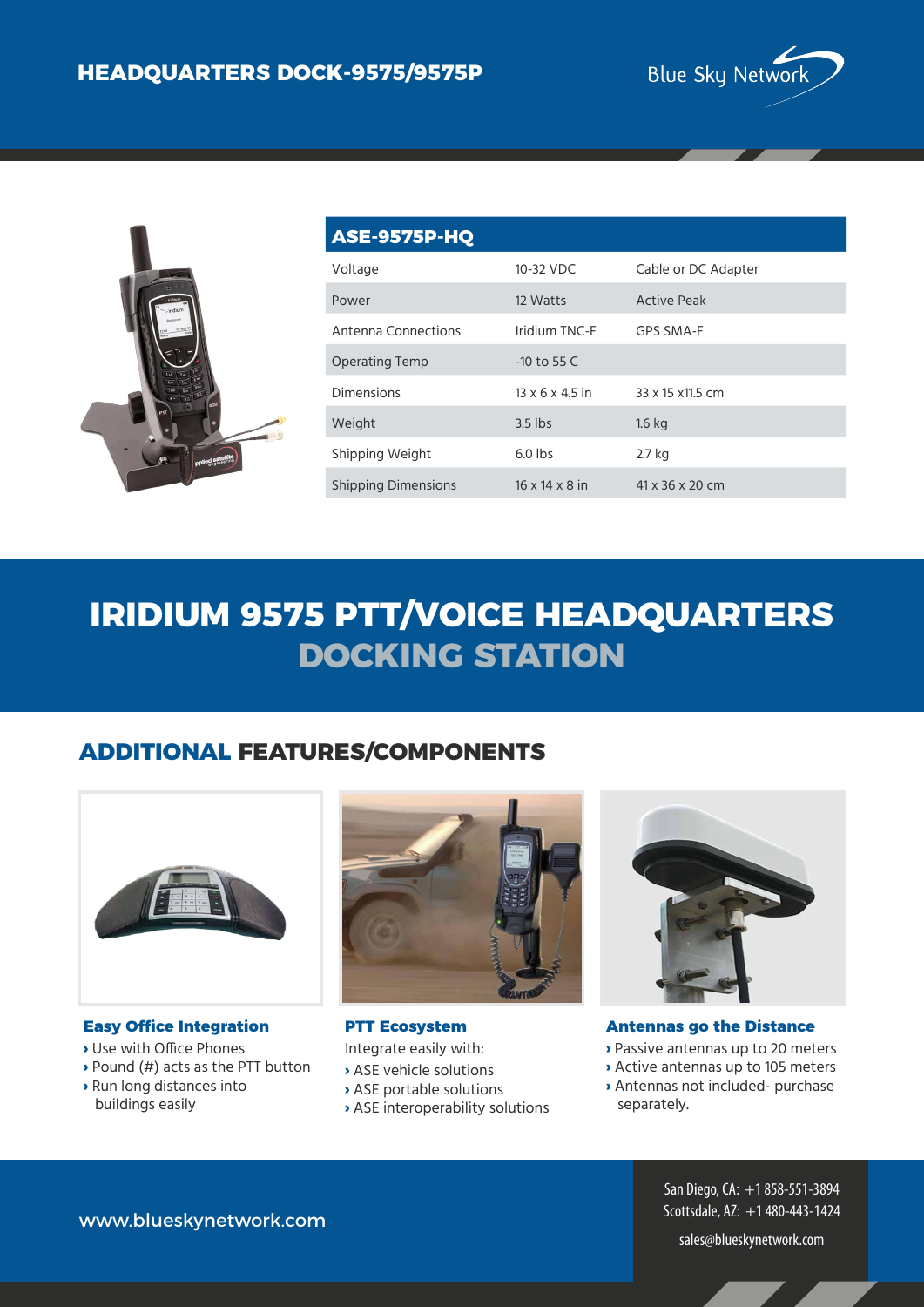

#### **HQ INSTALLATION DIAGRAM**

San Diego, CA: +1 858-551-3894 Scottsdale, AZ: +1 480-443-1424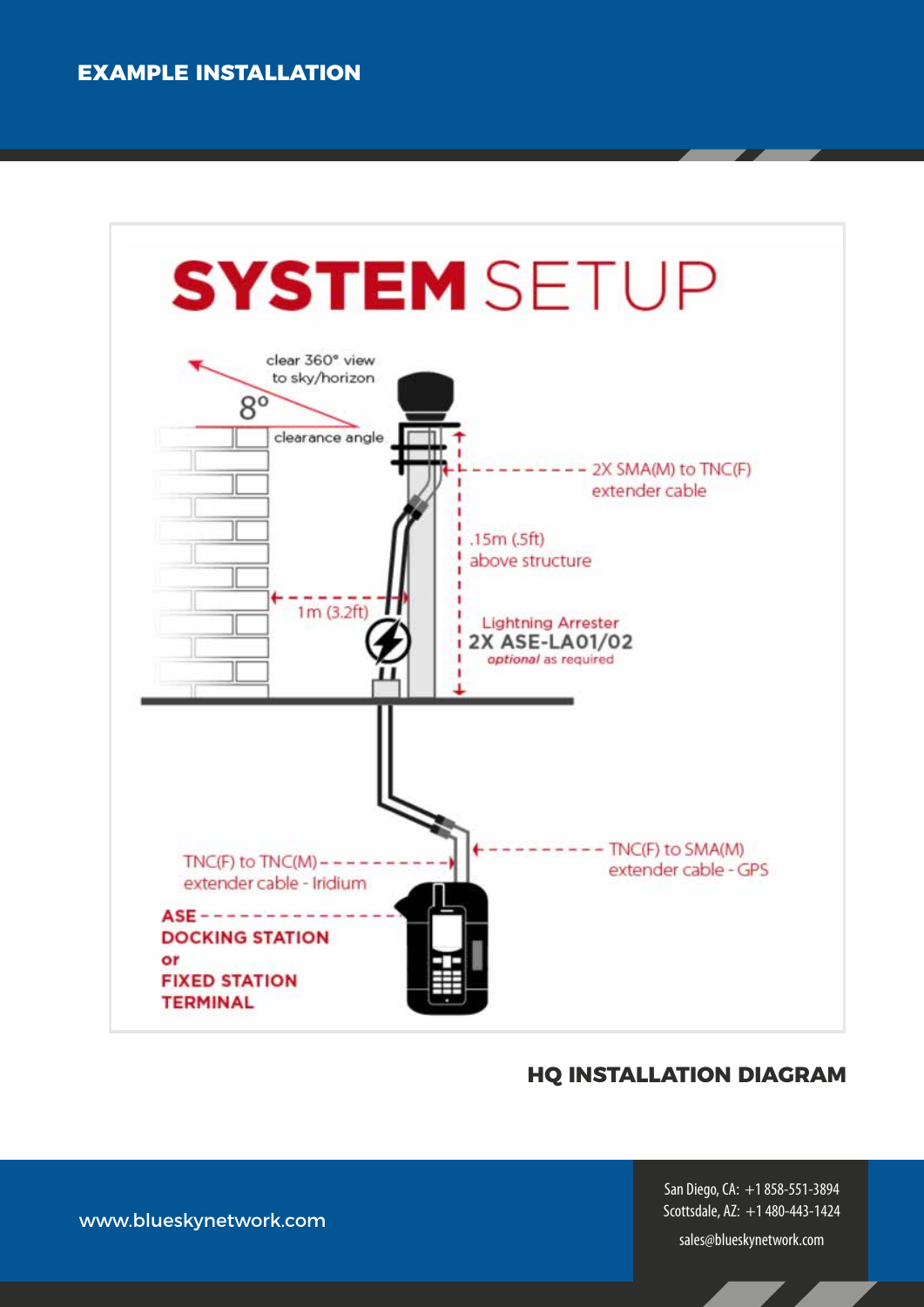## **PTT PACKAGES AND COMPONENTS-HQ**

### Shipping Information

| ASE-<br>9575P-HQ-P | Standard push-to-talk docking station with POTS and GPS: Includes dock, office mount,<br>fist speaker/mic. Recommended for push-to-talk applications.         |  |
|--------------------|---------------------------------------------------------------------------------------------------------------------------------------------------------------|--|
|                    | Harmonized Code - HTS#: 8518.30.2000 ECCN: EAR99<br>Shipping Dimensions: 16in x 14in x 8in, 6lbs (41cm x 36cm x 20cm, 3kg)                                    |  |
| ASE-<br>9575P-HQ   | Standard push-to-talk docking station with POTS and GPS: Includes dock, office mount.<br>Recommended for voice or integration with office phone applications. |  |
|                    | Harmonized Code - HTS#: 8518.30.2000 ECCN: EAR99<br><b>Shipping dimensions:</b> 16in x 14in x 8in, 6lbs (41cm x 36cm x 20cm, 3kg)                             |  |
|                    | DA12 - 40ft (12m) 2 x LMR400 cable, dual (Iridium/GPS) antenna                                                                                                |  |
| ASE-DA12           | <b>Harmonized Code - HTS#: 8517.70.0000 ECCN: EAR99</b><br>Shipping dimensions: 16in x 14in x 8in, 12lbs (41cm x 36cm x 20cm, 5kg)                            |  |
| ASE-DA20           | DA20: 66ft (20m) 2 x LMR600 cable, dual (Iridium/GPS) antenna                                                                                                 |  |
|                    | <b>Harmonized Code - HTS#: 8517.70.0000 ECCN: EAR99</b><br><b>Shipping dimensions:</b> 20in x 16in x 14in, 20lbs (51cm x 41cm x 36cm, 9kg)                    |  |
| ASE-DA40           | <b>DA40:</b> 131ft (40m) 2 x RG214 cable, active antenna, and GPS antenna                                                                                     |  |
|                    | Harmonized Code - HTS#: 8517.70.0000 ECCN: EAR99<br><b>Shipping Dimensions:</b> 20 x 16 x 14, 20 LBS (51cm x 41cm x 36cm, 14 kg)                              |  |
|                    | DA70 - 230 ft (70 m) 2 x LMR400 cable, active antenna, and GPS antenna                                                                                        |  |
|                    | Harmonized Code - HTS#: 8517.70.0000 ECCN: EAR99<br>Shipping dimensions: 22in x 18in x 16in, 52lbs (56cm x 46cm x 41cm, 24kg)                                 |  |
| ASE-LAO1           | Lightning Arrestor: For active antenna                                                                                                                        |  |
|                    | Harmonized Code - HTS#: 8517.70.0000 ECCN: EAR99<br><b>Shipping dimensions:</b> 8in x 8in x 8in, 2lbs (20cm x 20cm x 20cm, 1kg)                               |  |

San Diego, CA: +1 858-551-3894 Scottsdale, AZ: +1 480-443-1424

sales@blueskynetwork.com

www.blueskynetwork.com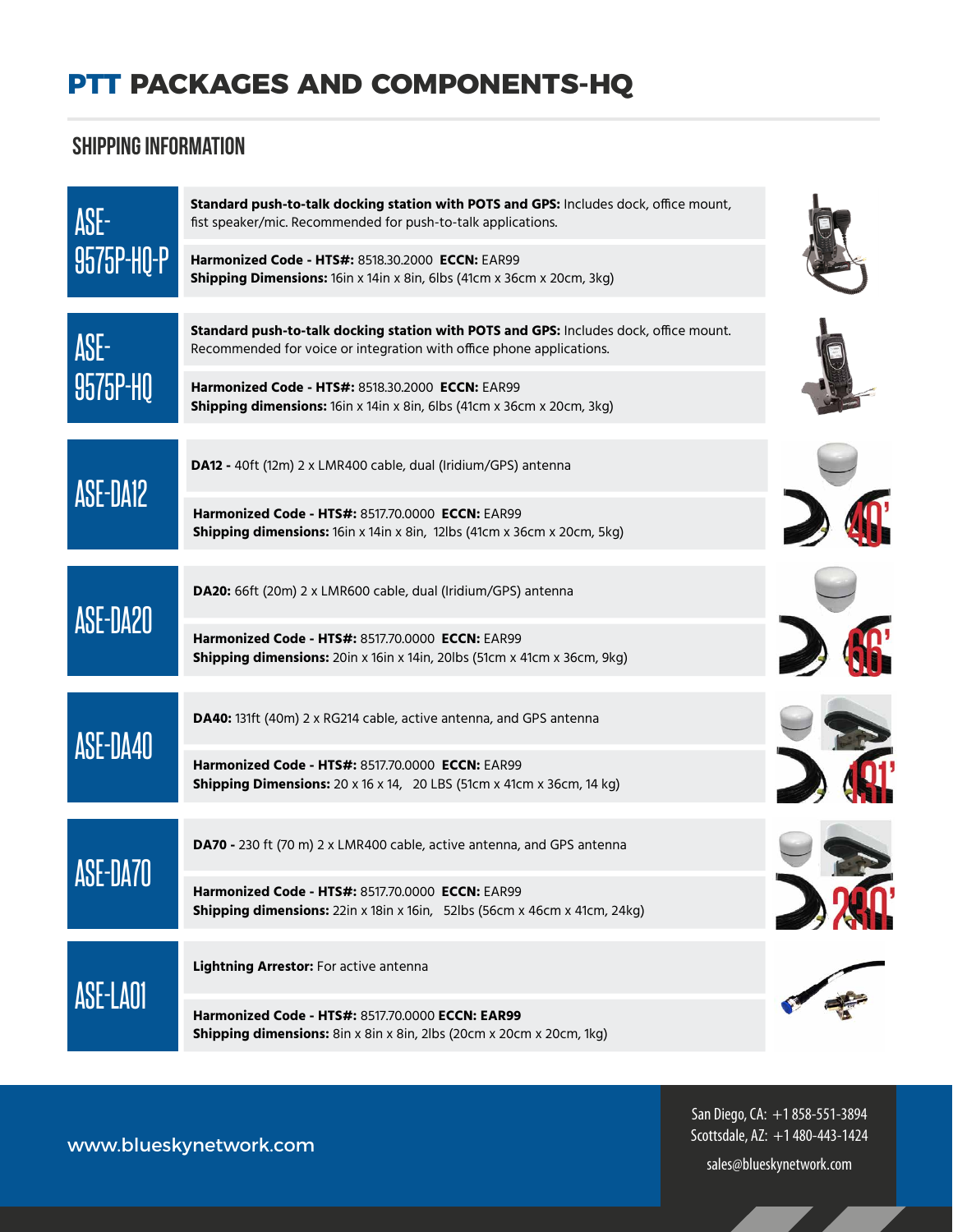#### Do I really need a GPS antenna for a heaquarters installation?

#### **NOT REALLY**

Many people think that the GPS antenna is required for talk-group coverage, but this isn't true. Iridium has its own GPS derived from doppler onboard their satellites. The GPS for the Iridium Extreme PTT is used for the SOS-distress button on the Iridium handsets.

#### What if I don't use a GPS antenna? What will happen?







**WITHOUT GPS ANTENNA- POSITION UNKOWN**

Shown on the left is a PTT screen that has a GPS antenna connected. Note that the distance is 232 km to the handset that is speaking. If we disconnect the antenna, shown on the right the same PTT screen shows "Location Unknown" . The system still works fine without the GPS antenna.

#### **A WORKAROUND: SAVE COST, STILL GET FULL FUNCTIONALITY**

Shown on the next page is a workaround that preserves all functionality while saving the addtional cost of purchasing and installing a GPS antenna on the rooftop.

> San Diego, CA: +1 858-551-3894 Scottsdale, AZ: +1 480-443-1424

sales@blueskynetwork.com

www.blueskynetwork.com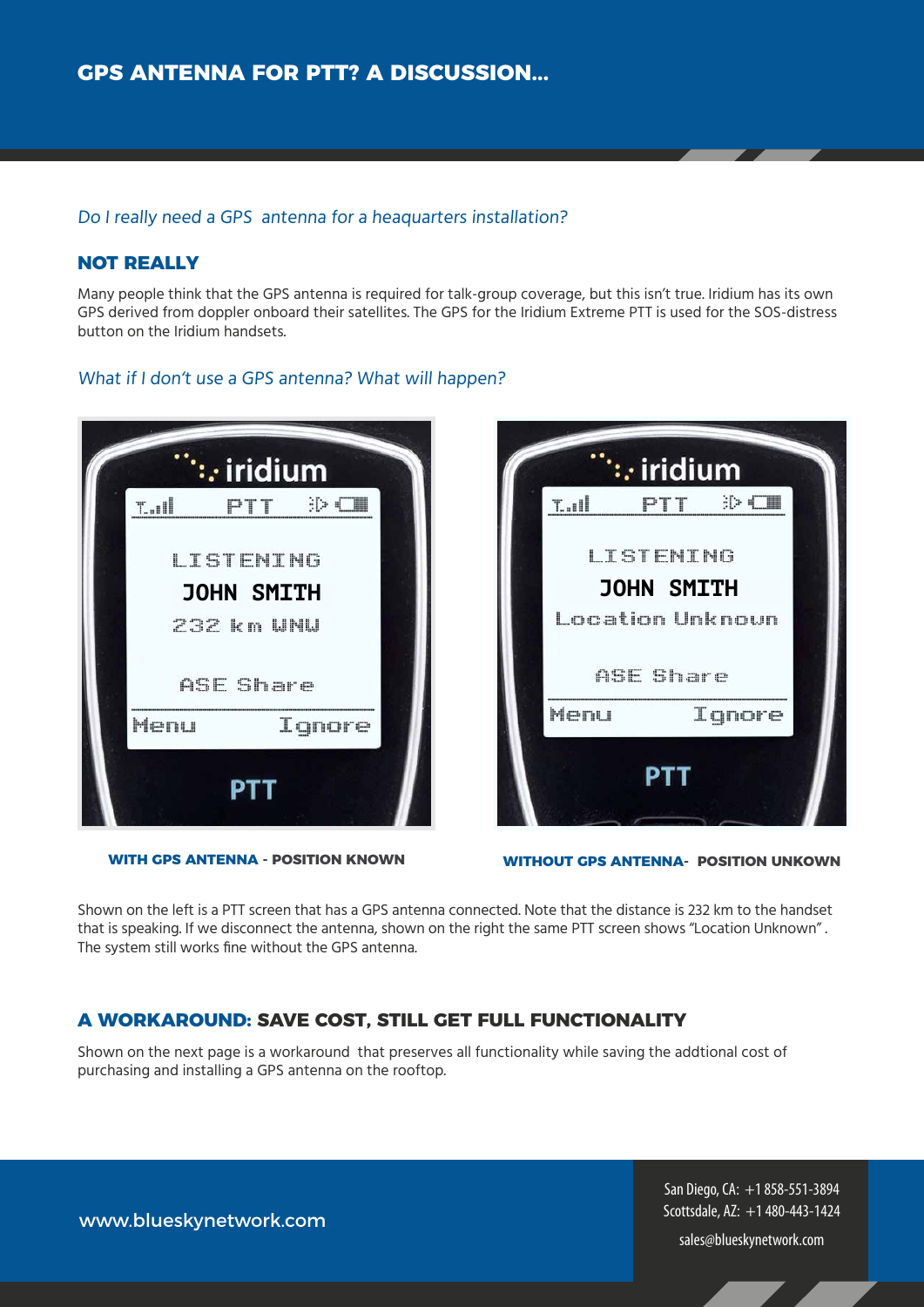#### **POSSIBLE WORKAROUND**

Keep in mind, the first thing to consider is to move the docking station as close to the upper floors of a building as possible and route an analog phone to where you would like the communcation to occur. If this isn't possible, shown below is a quick workaround.

#### **USE A INEXPENSIVE GPS ANTENNA NEAR A WINDOW.**



San Diego, CA: +1 858-551-3894 Scottsdale, AZ: +1 480-443-1424

www.blueskynetwork.com